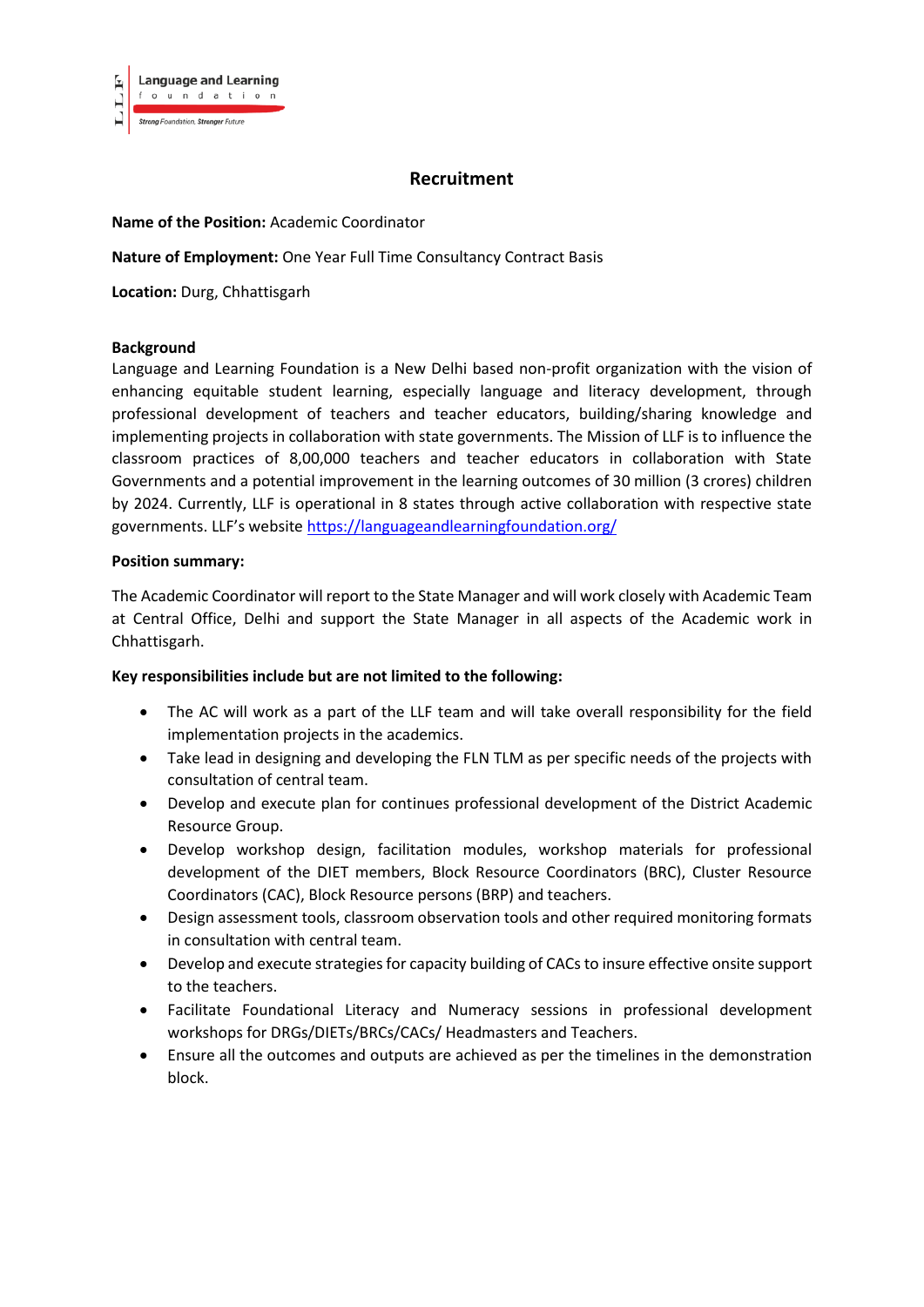

#### **Planning and Review**

- Develop a detailed activity plan for the demo, teachers training, school monitoring, District Resource Group capacity building, school monitoring /CAC/BRC orientation
- Monthly documentation of the program progress along with documentation of key processes
- Need-based support to block, state and central team in program design, planning & review
- Monthly/Quarterly/Annual reporting of the program activities and share the report with the State Lead
- Keep track of all activities of the field implementation projects as per approved annual plan
- Conduct weekly conference with District team to review the progress and plan
- Monthly basis meeting with District team in consultation with state Manager
- Any other work suggested by State Manager and Central Academic Team

## **Monitoring & Evaluation (Data management)**

- Manage data of all assessments (Informal, periodic, third party) and share with Literacy & Numeracy technical lead on monthly/Quarterly basis
- Analyse and interpret the data for review and present to the stake holders
- Keep a record of updated numbers for schools, teachers, enrolment, district/block officials & CACs
- Create a master sheet of all data related to the program

## **School Monitoring**

- Regular observation in schools every month (Non-Negotiable)
- Fill the monitoring format in excel or app of all schools visited
- Update data of monitoring visits by officials, BRCs, CACs, BRPs.

## **Qualifications, Skills, and Abilities:**

- Post-Graduation are equivalent degree required
- 5-7 years' experience of working in Foundational Literacy and Numeracy projects that involve training, material development and capacity building
- Experience of work in early grades /primary education projects is desirable
- High proficiency in Reading, Writing and Speaking of Hindi language
- Deep knowledge and understanding on Foundational Literacy and Numeracy
- Good Training knowledge and Facilitation Skill
- Program & people management
- Good data management & analysis
- Problem solving and resilience
- Stakeholder management and influencing ability
- Manage multitasking and ambiguity